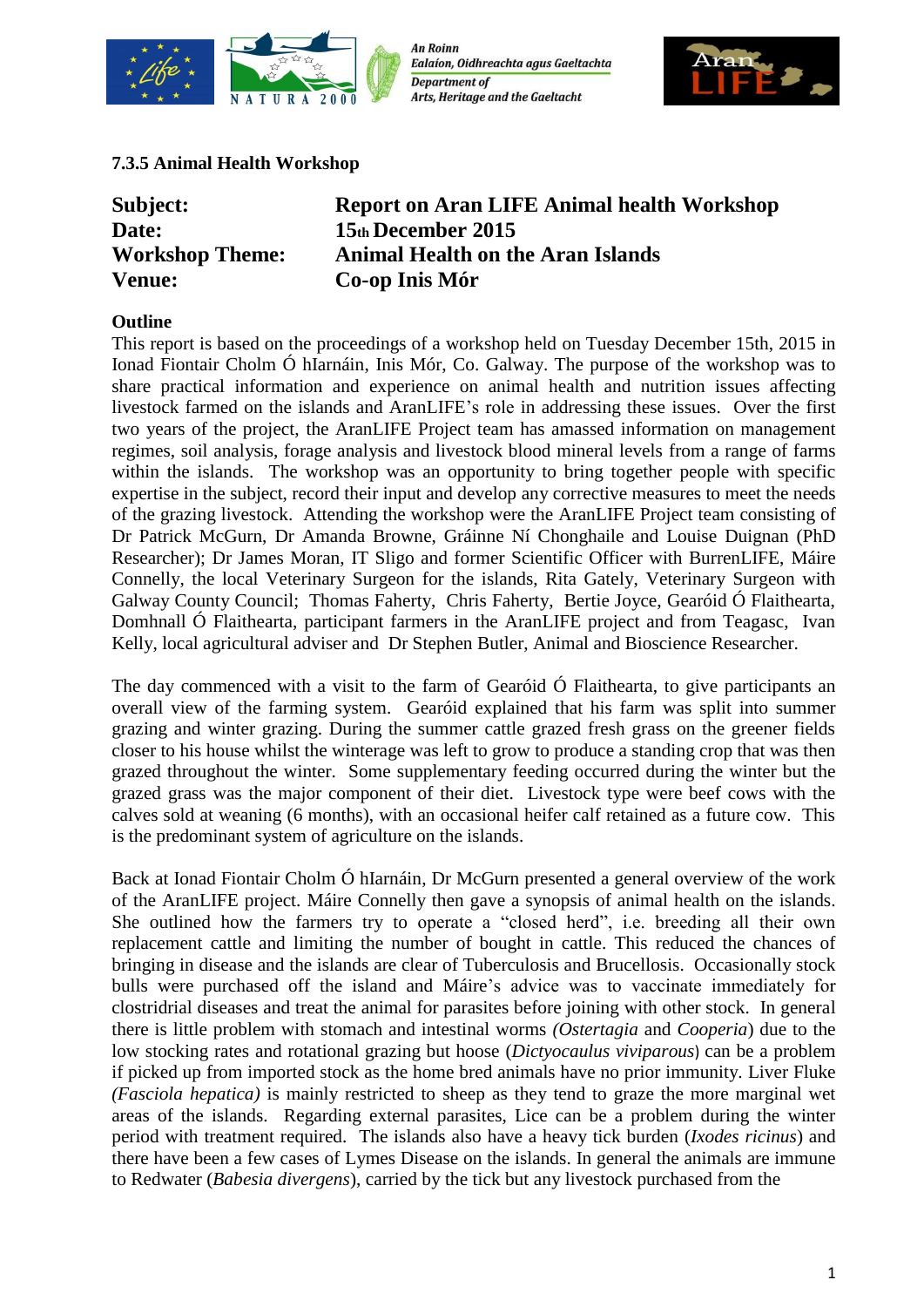

**An Roinn** Ealaíon, Oidhreachta agus Gaeltachta **Department of** Arts, Heritage and the Gaeltacht



mainland are most likely to show symptoms of Redwater. Whilst there are preventative treatments, Máire prefers to give the animals some time to build immunity, two weeks, prior to giving preventative treatments but farmers need to be particularly vigilant for signs of Redwater during this lag time and if possible buy livestock that are more likely to be resistant, e.g. from West Galway.

The main breeds of livestock are Shorthorn, Angus and Hereford cross and in the past these were crossed with traditional breeds, however as in the rest of Ireland there has been a move to Continental breeds such as Charolais, Limousin, and Aubrac as a terminal sire. These breeds can do well on the islands, though calving problems tend to be greater which can be problematic as a vet is not readily available.

The project team then presented the preliminary data on the feeding regimes, concentrate supplementation, soil analysis, forage quality, forage analyses (including mineral analyses); and mineral levels found in livestock blood tested through the DAFM Regional Veterinary Laboratories.

A questionnaire on 12 farms completed by Louise Duignan in some of the evaluation work found that supplementation of additional feed (other than grazed grass) occurred on most but not all farms. For beef cows this tended to be limited to the late winter/early spring period but sometimes only directly pre and post calving. Weanling calves (6 months) tended to get concentrate supplementation straight after weaning and then throughout the winter period. There was no specific feeding regime with overall additional feeding levels low (25kg per cow per winter in some cases). The use of mineral licks seemed to be common practise, some farmers including them with livestock all year around whilst others limiting them to the winter period. Some farmers give a mineral bolus to cows especially in the autumn.

# **Soil Analysis**

Soil analysis results were presented from a random sample of fields throughout the islands. The pH of the samples ranged from 5.78 to 8.1 with over 93 % of the samples having a pH greater than 6.0 and over 50% having a pH over 7.0. High pH soils can cause interference on availability of P, K, Mn, B, Cu, Zn, and Fe. Teagasc soil analysis are conducted using Morgan's Test which is recommended for acid soils and therefore may not be the best option for evaluating the analytical content of Aran Islands' soils. To check this, samples from Machair grasslands were also sent to an alternative laboratory which used Olsen's method developed for high pH soils. Average values with indices in brackets (using the Olsen method) for pH, Phosphorous, Potassium and Magnesium were 8.0, 4.3mg/l (0), 58mg/l (0) and 142mg/l (3) respectively. In agricultural terms this is indicative of soils with a high pH, very low Phosphorous, low Potassium and high Magnesium soils. Using Morgan's Test average values with indices in brackets for pH, Phosphorous, Potassium and Magnesium were 8.27, 13.5mg/l, (41)1mg/l (1) and 521mg/l (3) respectively. In agricultural terms this is indicative of soils with a high pH, high Phosphorous, low Potassium and high Magnesium soils. A comparison in samples from a range of soils tested using Morgan's Test and Olsen's Test is shown in Appendix 1. Therefore Morgan Test is unreliable for use under the high pH soils of the Aran Islands.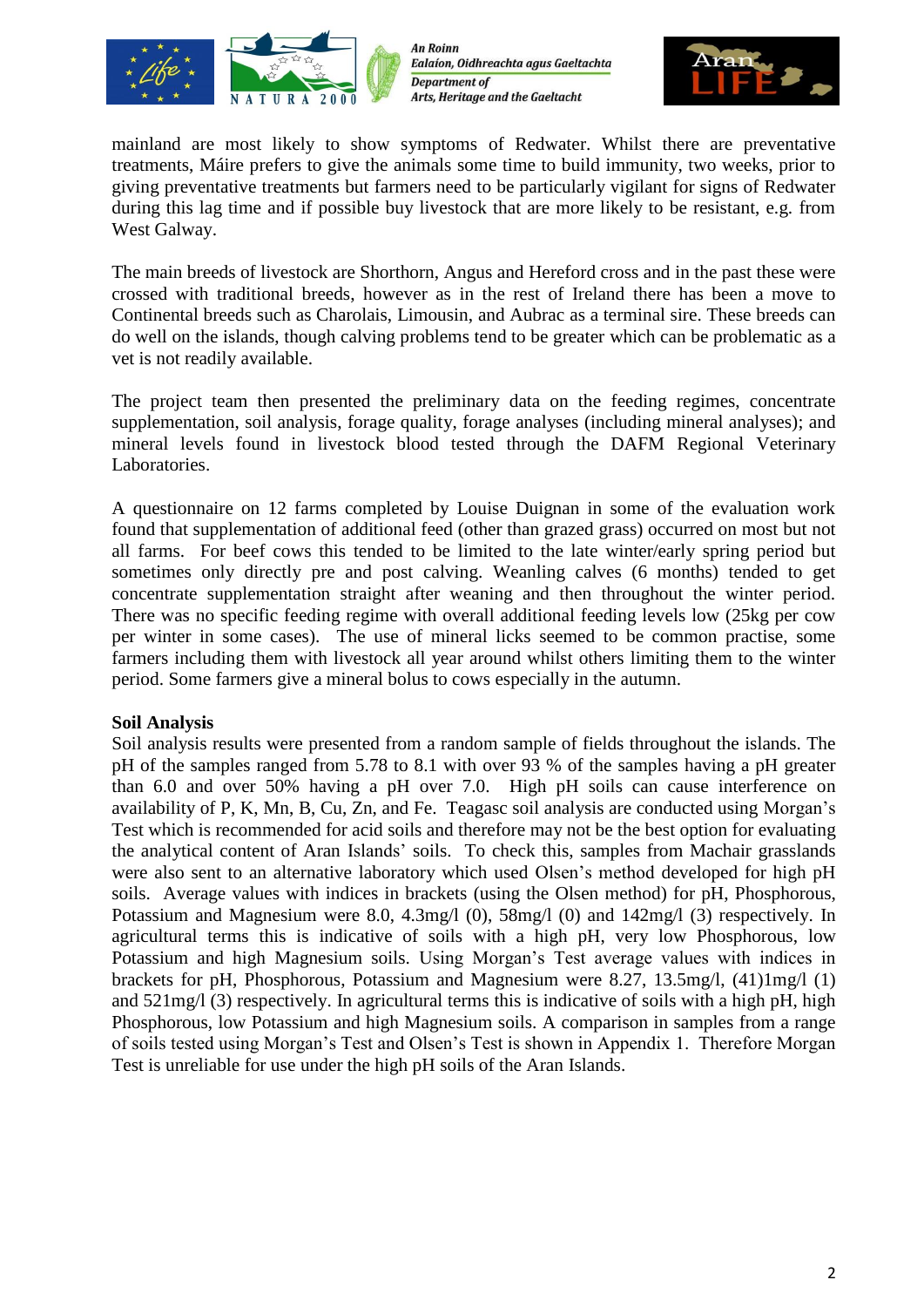





## **Forage Analysis**

The AranLIFE project is measuring the nutrient status of the growing forage to aid in determining any mineral and nutrient supplementation levels required during the year. Fifty sampling sites were randomly selected and forage samples taken in March, June and August 2015. The samples were analysed for oven dry matter (DM), Crude Protein (CP), Ash, Acid Detergent Fibre (ADF) and Neutral Detergent Fibre (NDF). The averages for each period and associated ranges are outlined in Table 1.

| <b>Sample</b> | DM    | Range     | $\bf CP$<br>$\frac{6}{6}$ | Range      | Ash  | Range        | <b>NDF</b> | Range    | <b>ADF</b> | Range |
|---------------|-------|-----------|---------------------------|------------|------|--------------|------------|----------|------------|-------|
| date          | (%)   |           | DM                        |            | (%   |              | (9/0)      |          | (%         |       |
|               |       |           |                           |            | DM)  |              | DM)        |          | DM)        |       |
| Mar           | 48.44 | $22 - 70$ | 9.87                      | 5.15-17.65 | 5.48 | 3.12-9.9     | 66.58      | 54-74    | 34.93      | 26-39 |
| May/June      | 29.09 | 22-48     | 11.84                     | 8.1-17.45  | 6.53 | $4 - 8.5$    | 48.64      | 19-66    | 26.84      | 18-34 |
| <b>August</b> | 28.66 | 15-44     | 10.77                     | 7.18-17.76 | 6.94 | $4.2 - 6.93$ | 50.68      | 38-50.68 | 29.53      | 29-52 |

**Table 1:** Mean average forage quality values taken from different grassland within the islands.

There is considerable range in the variables reflecting different plant community types and the grazing patterns occurring.

The mineral content of the forage were also measured in a sub set of the samples which reflected the different community types. In general mineral levels are low in grazed forage throughout the year and without supplementation mineral deficiencies are likely particularly in Phosphorous, Copper and Cobalt and Selenium.

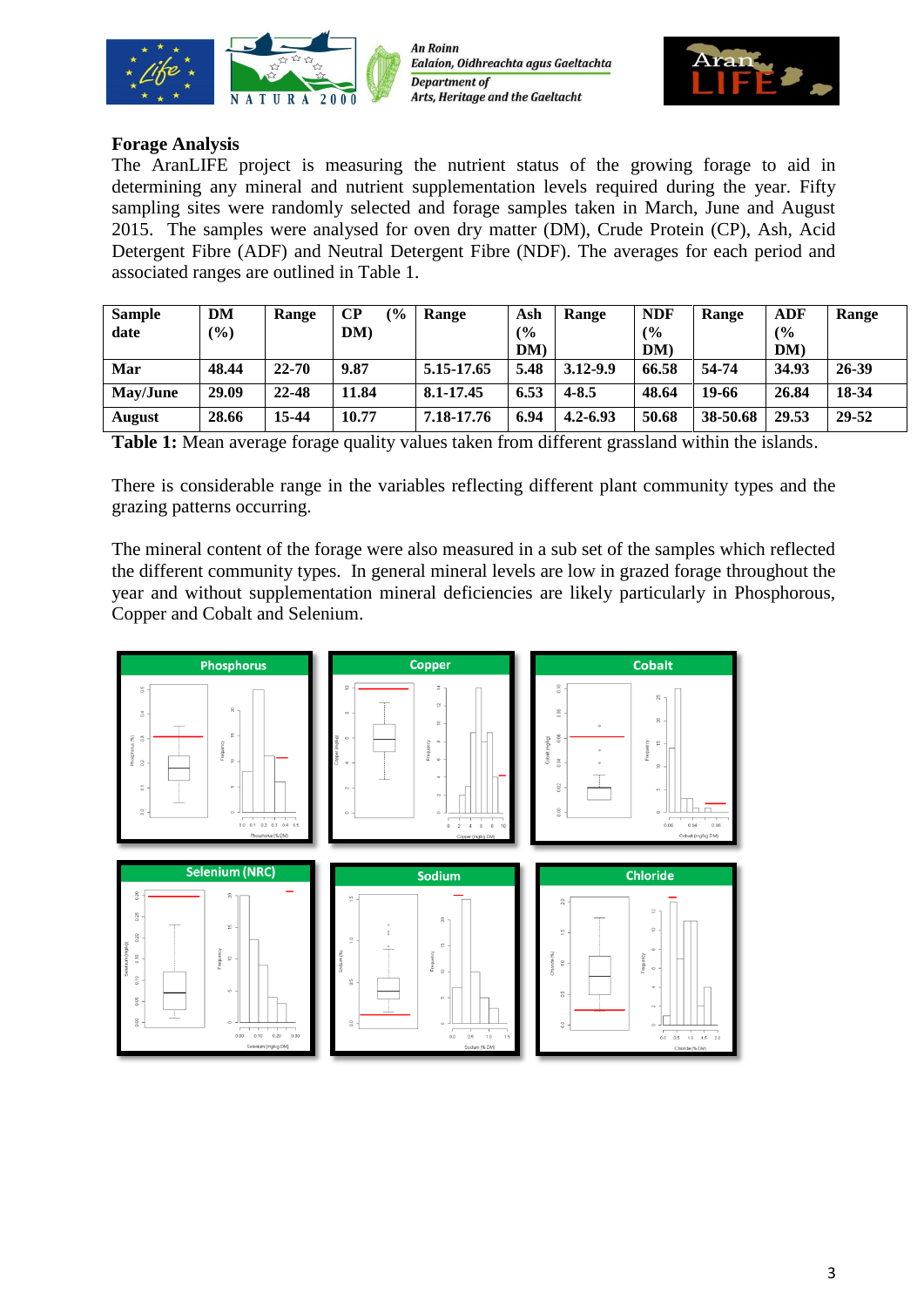

**An Roinn** Ealaíon, Oidhreachta agus Gaeltachta **Department of** Arts, Heritage and the Gaeltacht



### **Blood Analysis**

To determine the mineral status of livestock on farms a total of 95 animals were blood sampled and the samples analysed by the DAFM Regional Veterinary Laboratories. Only mineral levels suitable for measuring by blood sampling were tried. These included Copper, Phosphorous, Selenium (GSH-PX), Calcium and Magnesium. Calcium and Magnesium were detected in adequate quantities. Levels of Copper and Selenium indicated a deficiency problem within the overall livestock herd. The average value for Copper was 10.6 umol/l with a recommended range of 9.4-24umol/l. However 23%of 94 animals tested were below the normal range and therefore deficient in Copper. The average value of the 72 cattle tested for Selenium (GSH-PX) was 34 with a recommended range of 18.46-500units/ml PCV. However 43% of animals tested were below the recommended range and therefore deficient in Selenium.

There were some animals deficient in phosphorus, 6%of the 95 animals tested were below the recommended range of 1.4-2.4mmol/l. However the overall average was 2.47mmol/l with 48% of the livestock having higher than the recommended range for Phosphorous. Therefore despite the low levels of Phosphorous in the grazed forage and low levels of supplementation the livestock appeared to be obtaining sufficient phosphate form some source or Phosphorus depletion is not identified in the blood samples, because chronically phosphorus-depleted animals can maintain the Phosphorous concentration within normal limits by mobilizing reserves from bone.

## **Cattle performance**

Daily liveweight gains of weaning calves from birth to weaning were also recorded on a number of farms. The average daily liveweight gain for 7 calves recorded on two farms was 1.14kg, with a range from 0.9kg to 1.3kg. The average weanling weight of 16 calves weighed from a number of farms was 290kg, ranging from 214kg to 370kg. The average weight of 11 cows at weaning was 624 kg ranging from 469kg to 760kg. Breeds varied from continental (Charolais, Aubrac, Simmental) to traditional breeds (Shorthorn, Angus and Hereford).

Following the presentations, a general discussion took place. The main themes explored were the implications of forage quality for animal health, general health issues on Aran farms and proposals for the next steps in developing a model of best practice for animal health and conservation farming on the Aran Islands.

#### **Discussion**

There are some clinical signs of mineral deficiencies on the islands and these appear to be getting more common. Some of the reasons discussed were the switch from traditional type breeds to heavier Continental breeds. The higher nutritional demands from the bigger continental type may be causing deficiencies symptoms, particularly in new born calves in the last trimester of calving, when the energy requirements of the foetus are at their highest and it corresponds with the time of the year when the nutritional quality and availability of grass is at its lowest. In addition the reduction in areas of tillage, fertilised using seaweed, means fewer minerals are being returned to the soil.

From the forage mineral analysis the trend was that forages were deficient in Phosphorous, Copper, Cobalt and Selenium and provided excess Sodium, Chloride, Iodine, Manganese and Iron. It is normal for Manganese and Iron to be provided in excess on grass based diets and is not a cause for concern, but it is not normal for Sodium, Chloride and Iodine to be so high and is likely as a result of oceanic influences. High Sodium and Chloride levels could be a concern where water availability is limited and the lack of water is an issue on many areas of the islands.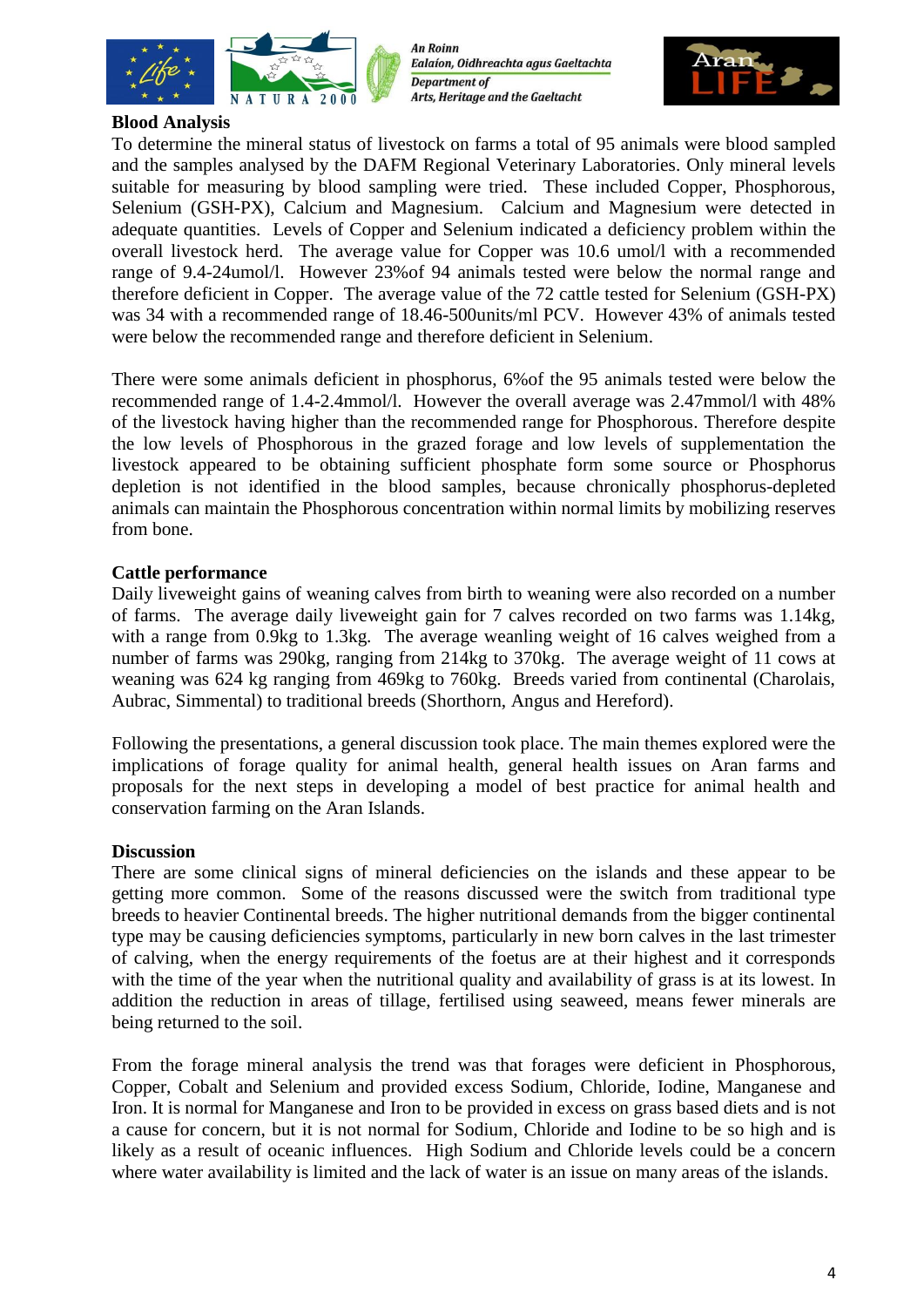

An Roinn Ealaíon, Oidhreachta agus Gaeltachta **Department of** Arts, Heritage and the Gaeltacht



The low level of Phosphorous in the forage would suggest blood phosphorous levels should be low; however the blood sampling indicated high Phosphorous levels in most livestock. Therefore livestock must be obtaining Phosphorous elsewhere in their diet. The recommended daily level of Phosphorous for beef cow is  $4.8g/day$  and so it is unlikely that occasional supplementation through the injection of injectable phosphorous (Phosphonortonic 20% at 10- 25ml) is responsible for the high blood Phosphorous levels. Spring fed water may contain Phosphorous but at present no chemical analysis of water on the islands is available.

Regarding the feeding quality of the forage available, for analysis purposes the forages were outside the range recommended for the use of Near Infrared Reflectance Spectroscopy (NIRS) so all analysis were completed using traditional wet chemistry processes. The analysis measured Dry Matter(DM), Crude Protein(CP), Ash, Acid detergent Fibre (ADF) and Neutral Detergent Fibre (NDF). As expected, the results show that as forage maturity increased so did its dry matter and fibre content, whilst the protein content declined. Consequently, the digestibility and feeding content of the grass is likely to decrease with maturity. ADF measures the least digestible plant components, including cellulose and lignin and its values are inversely related to digestibility, so forages with low ADF concentrations are usually higher in energy. NDF measures the total cell wall which is comprised of the ADF fraction plus hemicellulose. NDF values reflect the amount of forage the animal can consume. As NDF percent increases, the dry matter intake generally decreases. Low NDF values are desired because NDF increases as forages mature.

Although ADF and NDF are good indicators of fibre contents in forages, they do not measure how digestible that fibre is and therefore not an ideal measure to use when formulating beef cow rations. Equations to predict digestible energy (DE) and metabolizable energy (ME) used for grazing cattle have been developed with cattle fed conserved forage but they may not be suitable for forages collected in a semi-natural grassland. It is a feature of the islands that in general cows do lose condition during the winter months, a standard agricultural practice, making up weight in the grass growing season. Therefore it is unlikely that the winter grass, sometimes referred to as "foggage" in agricultural literature is sufficient to meet the cow's requirements so supplementation will be required in conjunction with condition loss. Supplementation should be aimed at ensuring main nutrients are supplied and the loss of cow condition has no detrimental effects on future calf performance.

# **Follow up steps**

- Further evaluation of the feeding value of the semi-natural grasslands
- Continue with some blood samples and possible other methods for identifying mineral deficiency (Cobalt)
- Production of booklet specific to Aran Island farms dealing with animal nutrition and cow condition scoring
- Further evaluation of mineral deficiencies, possible through following up of cull cattle, identifying reason for high blood phosphorous/low forage phosphorous
- Trial mineral supplementation on farms through:

Multi-trace element Boluses Mar 2016 to December 2017 Multi-trace element Mineral Licks Mar 2016 to December 2017 Ration Supplement Winter 2016/17

• Identify any issues with cow fertility